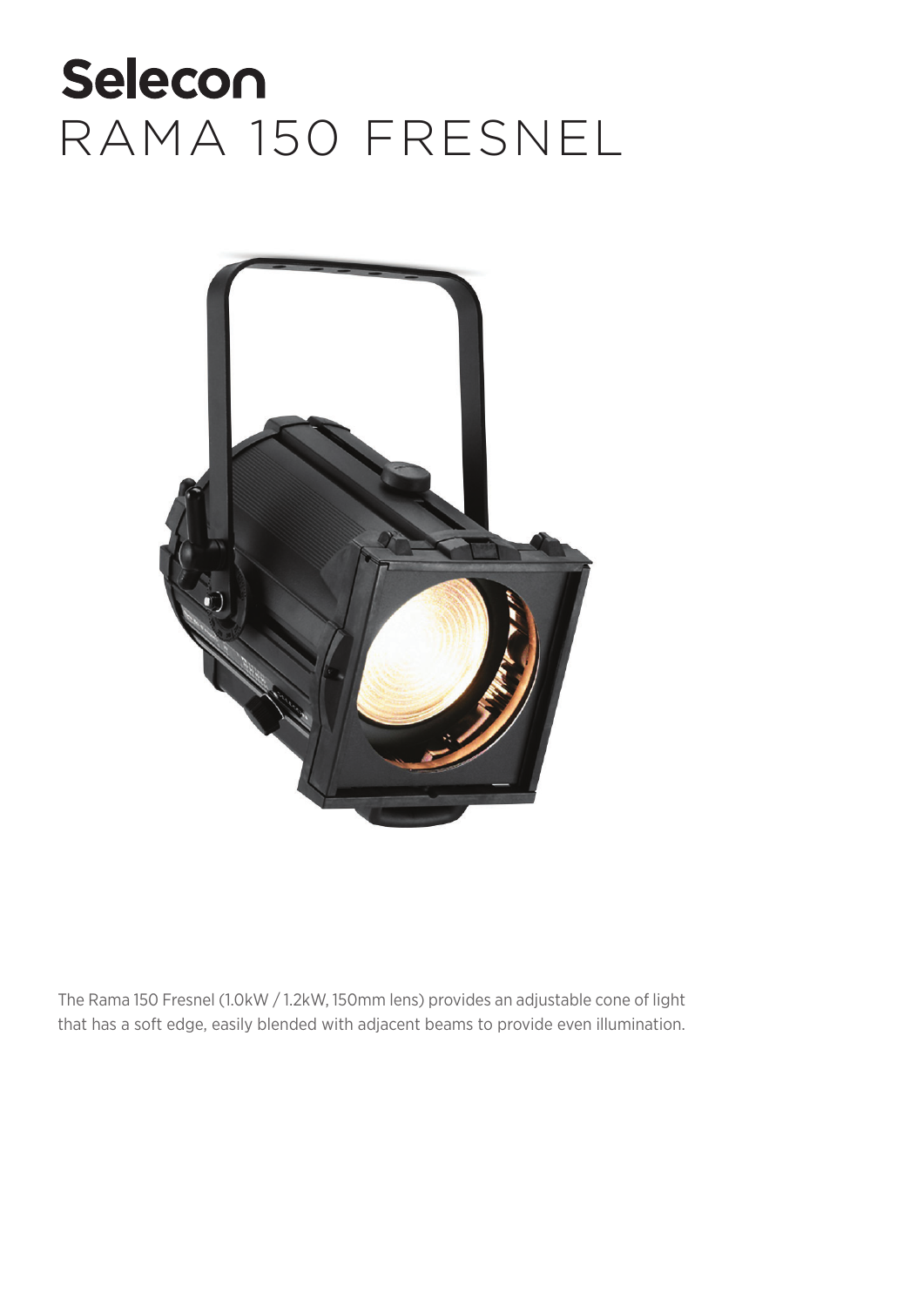#### **FEATURES**

- Integrated safety bond rated for the fitting; maximum free length = 670mm
- Adjustable yoke balance point
- 'Swing-down' door for easy access to lamp or cleaning
- Disconnects the mains power supply on opening
- Smooth 'posi-slide' focus system, no metal to metal contact
- Constructed of aluminium extrusion and moulded engineering plastics
- Cooler operation due to use of engineering plastics on front (colour frame mount) and rear of luminaire
- Heat-insulated rear grab-handle which doubles as handy storage for the 1m cable length.
- Tilt and focus scale is in real degrees allowing for accurate WSIYWYG implementation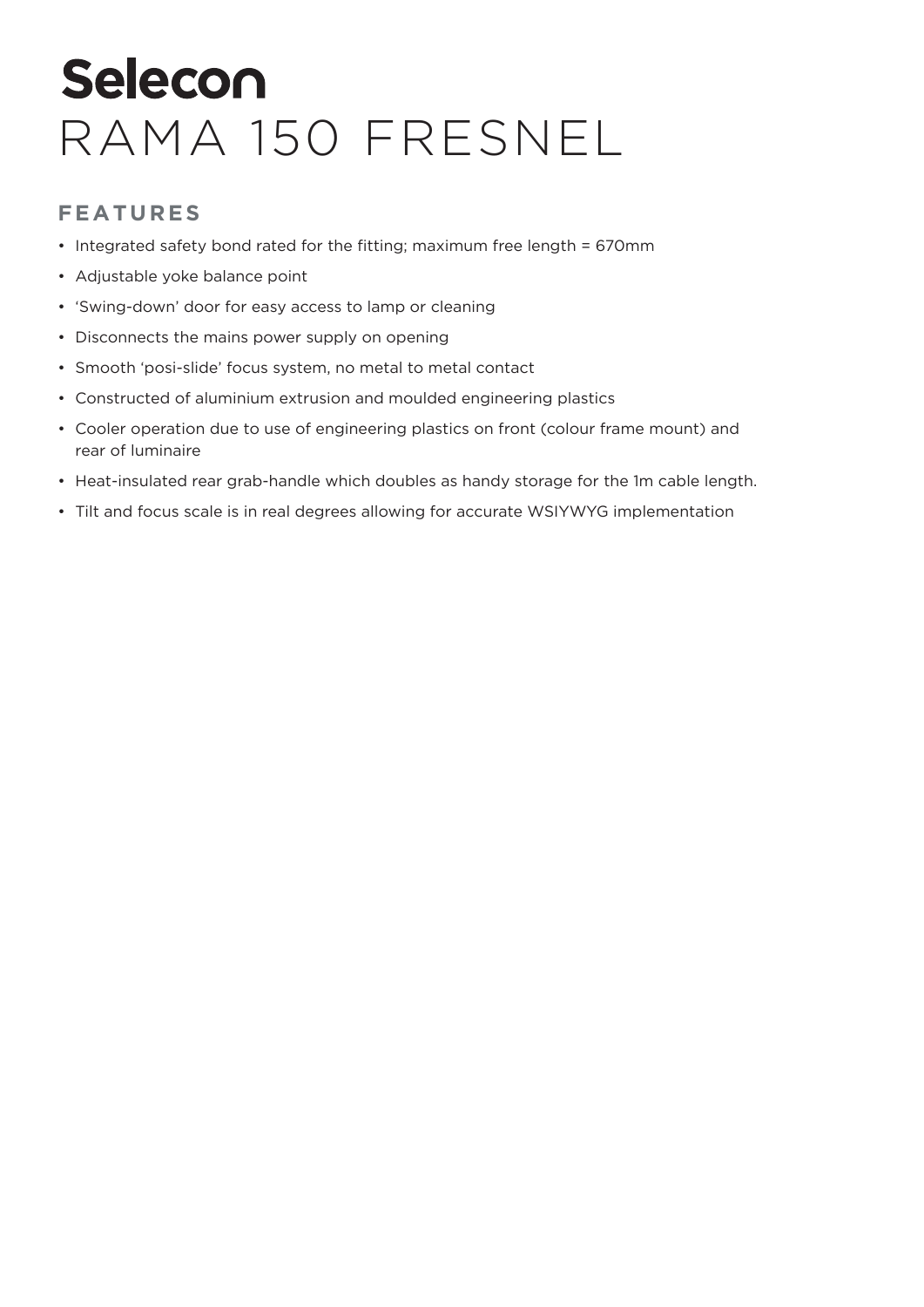| <b>SOURCE</b>                      |                             |                                                      |        |                                |        |  |
|------------------------------------|-----------------------------|------------------------------------------------------|--------|--------------------------------|--------|--|
|                                    | <b>Type</b>                 | T/29                                                 | C90    | T/11, T/19                     | CP70   |  |
|                                    | Wattage (max)               | 1200                                                 | 1200   | 1000                           | 1000   |  |
|                                    | <b>Average life (hrs)</b>   | 400                                                  | 200    | 750                            | 200    |  |
| <b>OPTICAL PERFORMANCE</b>         |                             |                                                      |        |                                |        |  |
|                                    | <b>Output lumens</b>        | 27,600                                               | 30,000 | 21,500                         | 25,000 |  |
| <b>BEAM</b>                        |                             | $7^{\circ}$                                          | 50°    |                                |        |  |
|                                    | Peak candela                | 165,600                                              | 17,640 |                                |        |  |
| <b>LENS</b>                        |                             |                                                      |        |                                |        |  |
|                                    | Length                      | <b>150mm</b>                                         |        |                                |        |  |
| <b>POWER</b>                       |                             |                                                      |        |                                |        |  |
|                                    | <b>Operating voltage</b>    | 100-240VAC                                           |        |                                |        |  |
|                                    | Wattage                     | 1.0kW / 1.2kW                                        |        |                                |        |  |
| <b>PHYSICALS</b>                   |                             |                                                      |        |                                |        |  |
|                                    | <b>Finish</b>               | <b>Black</b>                                         |        |                                |        |  |
|                                    | <b>Construction</b>         | Aluminium extrusion and moulded engineering plastics |        |                                |        |  |
| <b>DIMENSIONS</b>                  |                             | m <sub>m</sub>                                       |        | in                             |        |  |
|                                    | H x W x D                   | 405 x 290 x 370                                      |        | $15.9 \times 11.4 \times 14.6$ |        |  |
| WEIGHT                             |                             | kg                                                   |        | $\mathsf{I} \mathsf{b}$        |        |  |
|                                    | <b>Net weight</b>           | 5.3                                                  |        | 11.7                           |        |  |
| <b>WARRANTY &amp; APPROBATIONS</b> |                             |                                                      |        |                                |        |  |
|                                    | Warranty                    | 3 years                                              |        |                                |        |  |
|                                    | <b>Approvals / Listings</b> | cETLus Listed, CE and C-Tick Mark                    |        |                                |        |  |